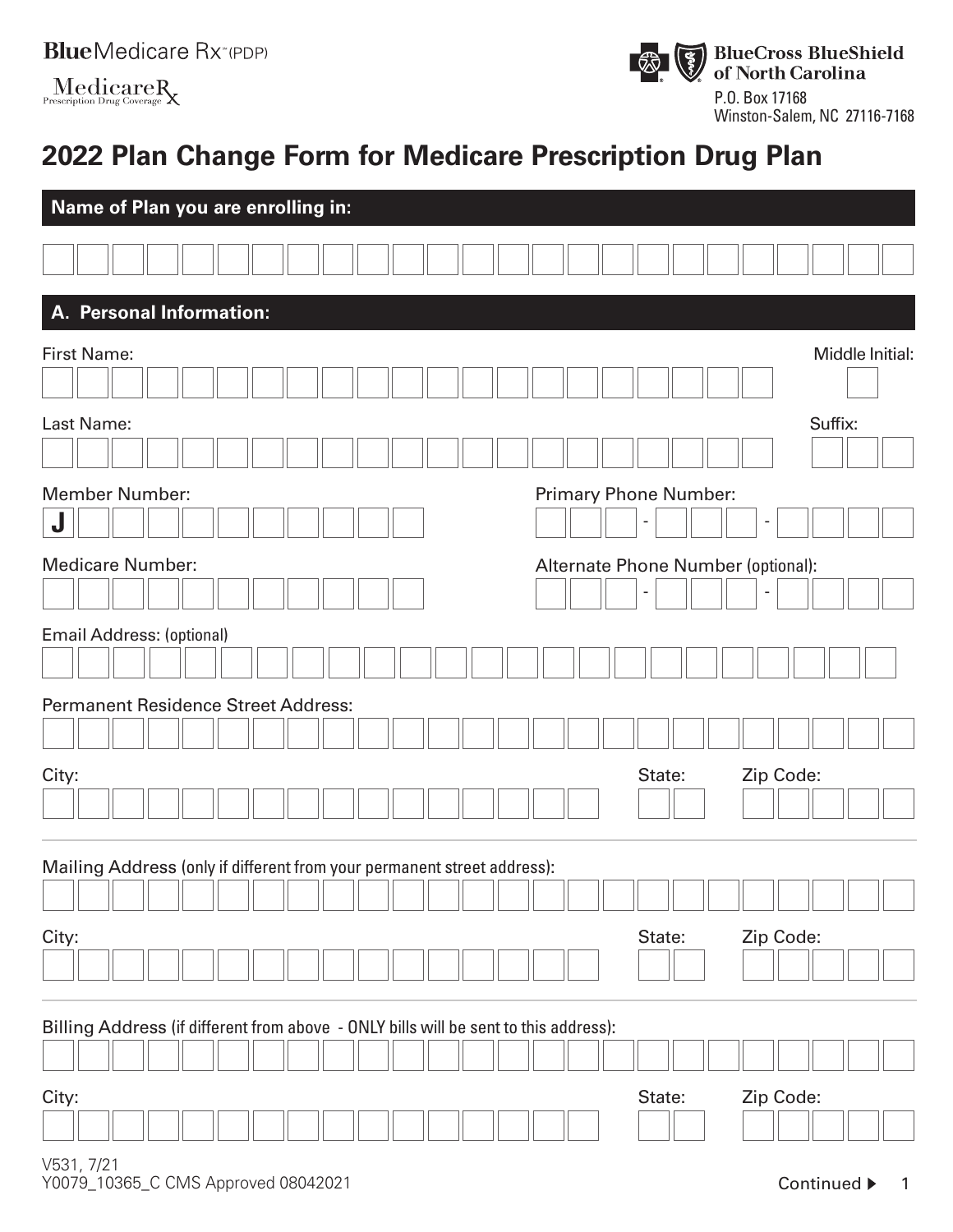#### **B. Please complete the following:**

| I am <b>currently</b> a<br>member of the Blue | Standard (S5540-002) \$82.90 per month | Note:                |
|-----------------------------------------------|----------------------------------------|----------------------|
| Medicare Rx (PDP):                            | Enhanced (S5540-004)\$111.70 per month | These are 2021 rates |

| I would like to       | Standard (S5540-002) \$90.90 per month |
|-----------------------|----------------------------------------|
| <b>change to Blue</b> |                                        |
| Medicare Rx (PDP):    | Enhanced (S5540-004)\$117.60 per month |

I understand that this plan has different prescription benefits and a different monthly premium.

**If you prefer us to send you information in a language other than English or in another format** (e.g., Braille, audio tape or large print), please contact Blue Cross and Blue Shield of North Carolina (Blue Cross NC) at **1-888-247-4142**. (TTY: Dial 711) 7 days a week, 8 a.m. to 8 p.m.

# **C. Your Plan Premium:**

**You can pay your monthly plan premium (including any late enrollment penalty you may owe) by mail. You can also choose to pay your premium by automatic deduction from your Social Security or Railroad Retirement Board (RRB) benefits check each month.**

If you are assessed a Part D-Income Related Monthly Adjustment Amount, you will be notified by the Social Security Administration. You will be responsible for paying this extra amount in addition to your plan premium. You will either have the amount withheld from your Social Security or Railroad Retirement Board benefit check or be billed directly by Medicare. DON'T pay Blue Cross NC the Part D-IRMAA extra amount.

People with limited incomes may qualify for *Extra Help* to pay for their prescription drug costs. If you qualify, Medicare could pay for 75% or more of your drug costs including monthly prescription drug premiums, annual deductibles, and co-insurance. Additionally, those who qualify won't have a coverage gap or a late enrollment penalty. Many people qualify for these savings and don't even know it. For more information about this *Extra Help*, contact your local Social Security office or call Social Security at **1-800-772-1213**. TTY users should call **1-800-325-0778**. You can also apply for *Extra Help* online at *ssa.gov/PrescriptionHelp*.

If you qualify for *Extra Help* with your Medicare prescription drug coverage costs, Medicare will pay all or part of your plan premium. If Medicare pays only a portion of this premium, we will bill you for the amount that Medicare doesn't cover. If you don't select a payment option, you will get a bill each month. If you have Medicare Part B, you must continue to pay your Medicare Part B premium if not otherwise paid for under Medicaid or by another third party.

## **Please select a premium payment option:**

 $\Box$  Get a bill each month.

 $\Box$  Keep current payment method.

 $\Box$  Automatic deduction from your monthly Social Security benefit check.

 $\Box$  Automatic deduction from your monthly Railroad Retirement Board (RRB) benefit check.

**Please Note:** The Social Security / RRB deduction may take two or more months to begin after Social Security or RRB approves the deduction. In most cases, if Social Security or RRB accepts your request for automatic deduction, the first deduction from your Social Security or RRB benefit check will include all premiums due from your enrollment effective date up to the point withholding begins. If Social Security or RRB does not approve your request for automatic deduction, we will send you a paper bill for your monthly premiums.<br>
Continued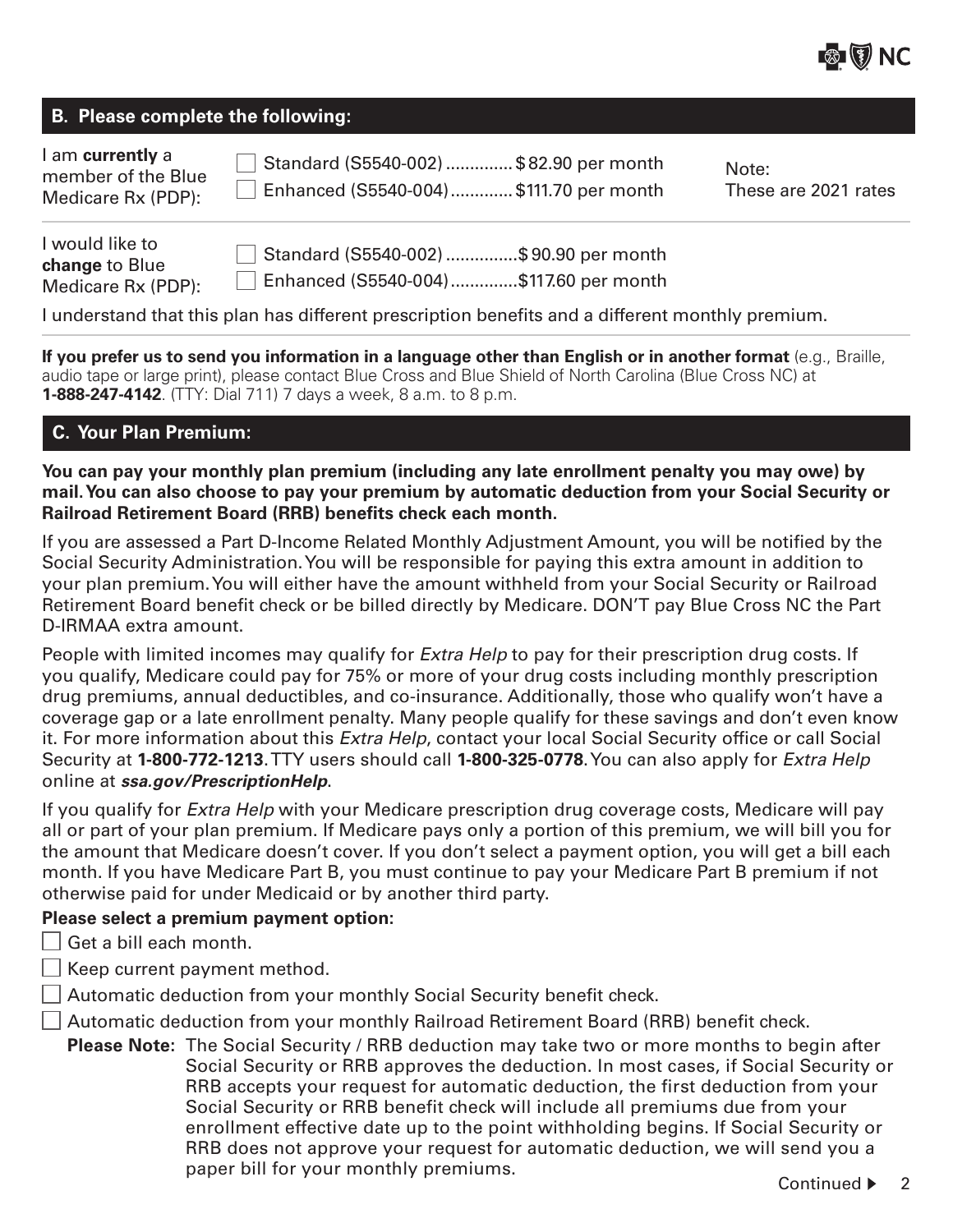#### **D. Please read and sign below:**

Blue Cross and Blue Shield of North Carolina is a PDP plan with a Medicare contract. Enrollment in Blue Cross and Blue Shield of North Carolina depends on contract renewal.

I understand that if I am getting assistance from a sales agent, broker or other individual employed by or contracted with Blue Cross NC, he/she may be compensated based on my enrollment in Blue Cross NC.

Individuals must have Part A or Part B (or both) to enroll.

**Release of Information:** By joining this Prescription Drug Plan, I acknowledge that the Prescription Drug Plan will release my information to Medicare and other plans as is necessary for treatment, payment and health care operations. I also acknowledge that Blue Cross NC will release my information, including my prescription drug event data, to Medicare, who may release it for research and other purposes which follow all applicable Federal statutes and regulations. The information on this enrollment form is correct to the best of my knowledge.

I understand that if I intentionally provide false information on this form, I will be disenrolled from the plan. I understand that Medicare beneficiaries are generally not covered under Medicare while out of the country except for limited coverage near the U.S. border.

I understand that beginning on the date Blue Medicare Rx (PDP) coverage begins, I must get all of my prescription drug services from Blue Cross NC. Prescription drugs authorized by Blue Cross NC and contained in my Blue Cross NC Evidence of Coverage document (also known as a member contract or subscriber agreement) will be covered. Without authorization, **neither Medicare nor Blue Medicare RX (PDP) will pay for the services** .

## **E. Applicant Agreement:**

I understand that my signature (or the signature of the person authorized to act on behalf of the individual under the laws of the state where the individual resides) on this application means that I have read and understand the contents of this application. **If signed by an authorized individual,** this signature certifies that: (1) this person is authorized under State law to complete this enrollment and (2) documentation of this authority is available upon request from Medicare.

| <b>Your Signature:</b>                               |                                                                                                      |
|------------------------------------------------------|------------------------------------------------------------------------------------------------------|
| Today's Date:                                        | (mm/dd/yyyy)                                                                                         |
|                                                      | If you are the authorized representative, you must sign above and provide the following information: |
| Name:                                                |                                                                                                      |
|                                                      |                                                                                                      |
| Address:                                             |                                                                                                      |
|                                                      |                                                                                                      |
| City:                                                | Zip Code:<br>State:                                                                                  |
|                                                      |                                                                                                      |
| <b>Phone Number:</b>                                 | <b>Relationship to Enrollee:</b>                                                                     |
| $\overline{\phantom{a}}$<br>$\overline{\phantom{a}}$ |                                                                                                      |